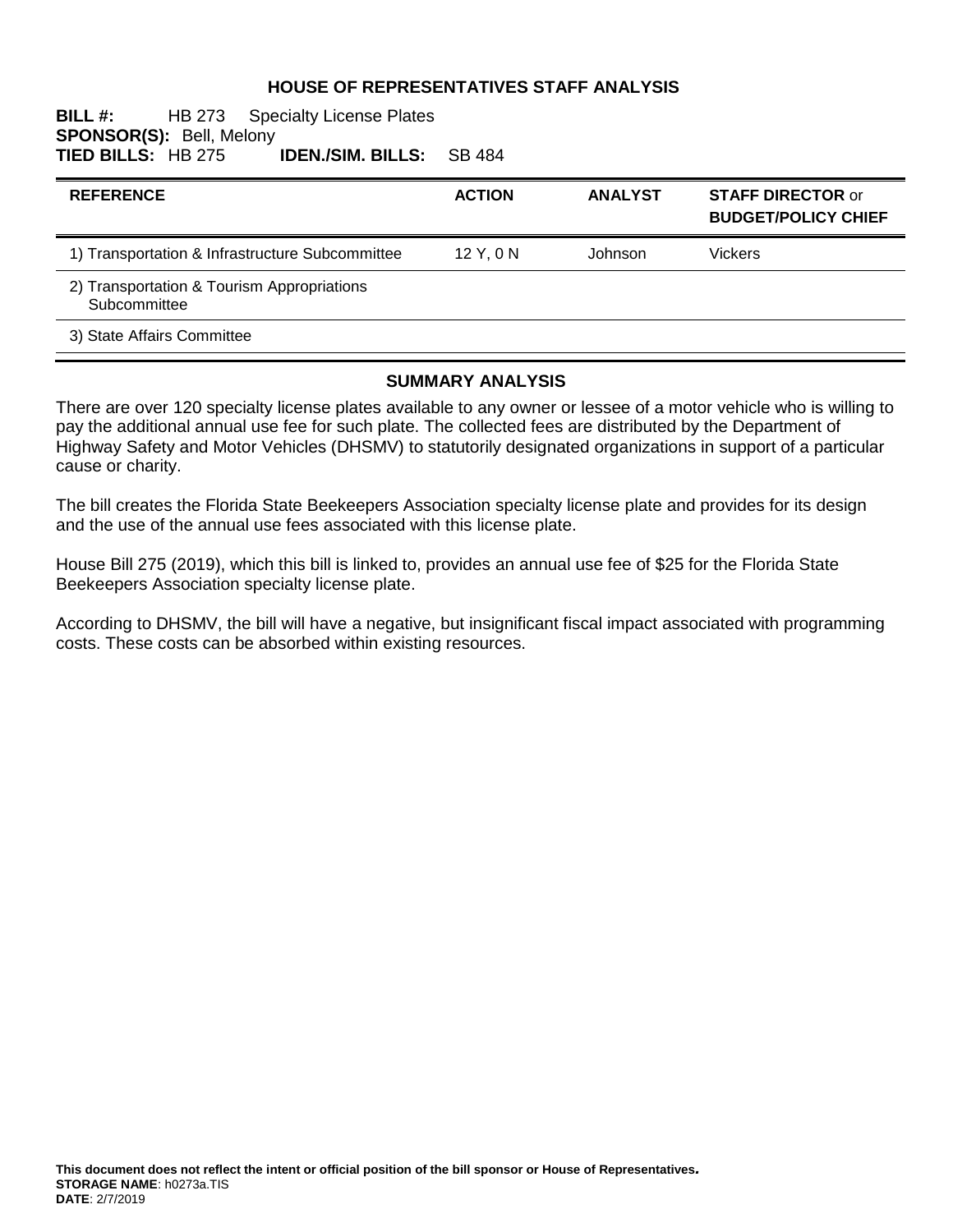## **FULL ANALYSIS**

# **I. SUBSTANTIVE ANALYSIS**

# A. EFFECT OF PROPOSED CHANGES:

#### **Present Situation**

#### Specialty License Plates

The first Florida specialty license plates were enacted in 1986 and included the creation of the Challenger plate and 10 Florida collegiate plates. Today, there are over 120 specialty license plates available to any owner or lessee of a motor vehicle who is willing to pay the additional use fee for the privilege, typically \$25 annually.<sup>1</sup> The collected fees are distributed by the Department of Highway Safety and Motor Vehicles (DHSMV) to statutorily designated organizations in support of a particular cause or charity. Vehicles registered under the International Registration Plan, a commercial truck required to display two license plates, or truck tractors are not eligible for specialty license plates.<sup>2</sup>

Only the Legislature may create new specialty license plates. If a specialty license plate is created by law, the following requirements must then be met:

- Within 60 days, the organization must submit an art design in a medium prescribed by DHSMV.
- Within 120 days, DHSMV must establish a method to issue a specialty license plate voucher to allow for the pre-sale of the specialty license plate.
- Within 24 months after the voucher is established, the organization must obtain a minimum of 1,000 voucher sales before manufacturing may begin. If this requirement is not met, the plate is deauthorized and DHSMV must discontinue development of the plate and issuance of the vouchers.

DHSMV must discontinue the issuance of an approved specialty license plate if the number of valid specialty plate registrations falls below 1,000 plates for at least 12 consecutive months. A warning letter is mailed to the sponsoring organization following the first month in which the total number of valid specialty plate registrations falls below 1,000 plates (does not apply to collegiate license plates). $3$ 

Organizations receiving specialty license plate revenue must adhere to certain accountability requirements found in statute. These requirements include an annual attestation document affirming, under penalty of perjury, that funds received have been spent in accordance with applicable statutes.

The annual use fees collected by an organization and any interest earned from the fees may be expended only for use in this state unless the annual use fee is derived from the sale of specified United States Armed Forces and veterans-related specialty plates.<sup>5</sup>

## Florida State Beekeepers Association

The Florida State Beekeepers Association is dedicated to keeping Florida apiculture strong and healthy and is the major voice for the state's beekeeping industry. Its mission is to:

- Provide resources for the improvement of beekeeping by using proven techniques and procedures in the management of honey bees and share this knowledge with everyone interested in the art of beekeeping.
- Promote the development of practical beekeeping methods in the state of Florida.
- Act in the interest of Florida beekeepers in advocating for and carrying on statewide beekeeping affairs.

 $\overline{a}$ 

**STORAGE NAME**: h0273a.TIS **PAGE: 2**  $5$  S. 320.08056(10)(a), F.S.

**DATE**: 2/7/2019

<sup>1</sup> Florida Department of Highway Safety and Motor Vehicles, *Specialty License Plates,* http://www.flhsmv.gov/specialtytags/slp.html (Last visited January 24, 2019).

 $^{2}$  S. 320.08056(2), F.S.

 $3$  S. 320.08056 (8)(a), F.S.

<sup>4</sup> S. 320.08062, F. S.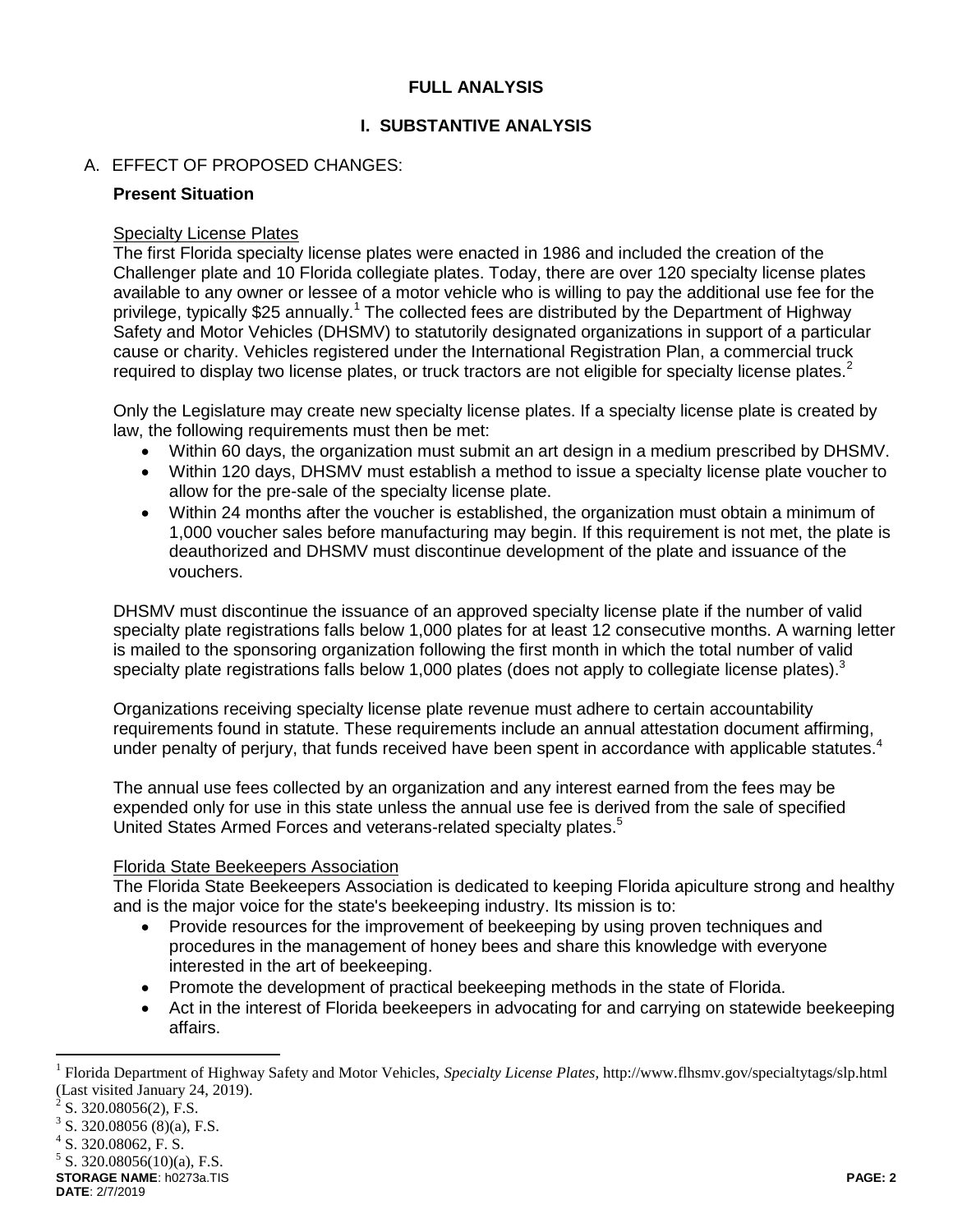- Act as a medium for and to aid in cooperative and mutual beekeeping methods.
- $\bullet$  Act as the representative of the Florida beekeepers in state and national beekeeping affairs.<sup>6</sup>

House Bill 275 (2019), which this bill is linked to, provides an annual use fee of \$25 for the Florida State Beekeepers Association specialty license plate.

### **Effect of the Bill**

The bill amends s. 320.08058, F.S., creating the Florida State Beekeepers Association specialty license plate. The plate must bear DHSMV approved colors and design with "Florida" at the top of the plate and "Save the Bees" at the bottom of the plate.

The annual use fees are distributed to the Florida State Beekeepers Association, who may use up to 18 percent of the annual use fees for:

- Direct reimbursement for administrative costs, startup costs, and costs incurred in the development and approval process of the license plate. All vendors associated with administrative costs must be selected by competitive bid.
- Promoting and marketing costs of the license plate.

The remaining funds must be distributed to the Florida Beekeepers Association to be used to raise awareness of the importance of beekeeping to Florida agriculture by funding honeybee research, education, outreach, and husbandry. The Florida State Beekeepers Association board of managers must approve and is accountable for all such expenditures.

B. SECTION DIRECTORY:

Section 1 amends s. 320.08058, F.S., relating to specialty license plates.

Section 2 provides an effective date of October 1, 2019, but only if HB 275 or similar legislation takes effect, if such legislation is adopted in the same legislative session or an extension thereof and becomes a law.

## **II. FISCAL ANALYSIS & ECONOMIC IMPACT STATEMENT**

- A. FISCAL IMPACT ON STATE GOVERNMENT:
	- 1. Revenues:

None.

2. Expenditures:

According to DHSMV, Specialty license plates require system programming to implement. Depending on the number of distributions tied to the plate, the amount of programming may vary as will the resources needed to complete the changes. The average specialty/special license plate requires approximately 200-250 hours of programming, at a rate of \$35 to \$40 per hour.<sup>7</sup> This results in programming costs of between \$7,000 and \$10,000.

**STORAGE NAME**: h0273a.TIS **PAGE: 3**  $^7$  Email from Kevin Jacobs, Deputy Director of Legislative Affairs, Department of Highway Safety and Motor Vehicles, RE: HBs 273/275 and 122/201, (January 24, 2019).

 $\overline{a}$ 

<sup>&</sup>lt;sup>6</sup> http://www.floridabeekeepers.org/ (Last visited January 12, 2018).